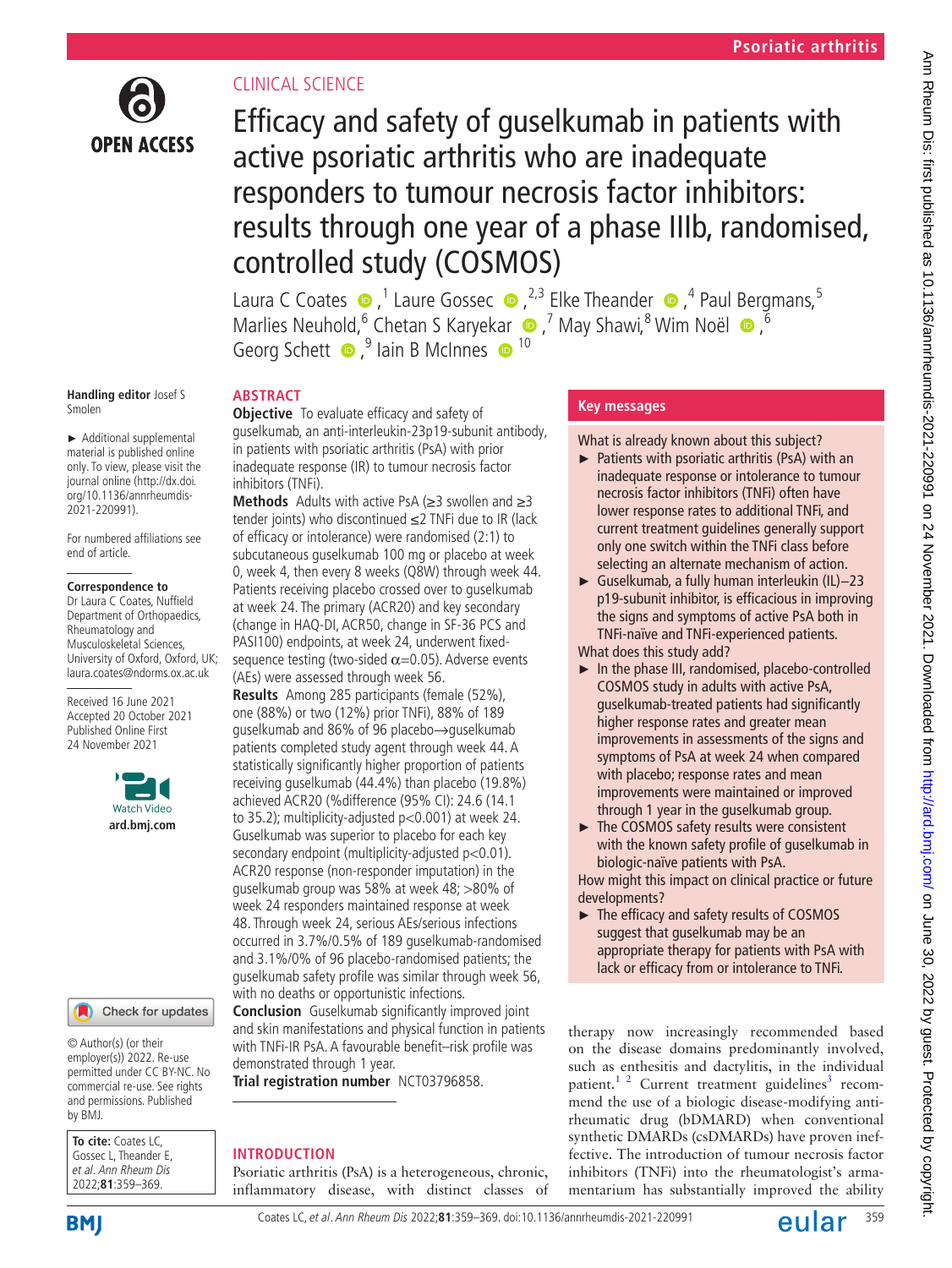to achieve lower states of PsA activity<sup>3</sup>; however, up to  $40\%$ of patients receiving their first TNFi do not achieve response (assessed by  $\geq$  20% improvement in American College of Rheumatology criteria (ACR20)) with 6 months of treatment.<sup>[3](#page-10-1)</sup> An analysis of patients with PsA in the DANBIO registry who switched biologics after initiating TNFi therapy found decreased ACR20 response rates with the second and third TNFi (47%,  $22\%$  and  $18\%$ , respectively).<sup>[4](#page-10-2)</sup> In addition, real-world registry data have demonstrated diminished drug persistence with each successive TNFi.<sup>4–6</sup>

Alternate mechanisms of action may prove more beneficial in patients who experience a lack of response to TNFi,<sup>[7](#page-10-3)</sup> highlighting the need for treatments targeting alternate disease pathways. Accordingly, several bDMARDs with alternative mechanisms of action are now approved for PsA, $8-10$  including those targeting interleukin (IL)−17A, p40 (IL-12/23), and p19 (IL-23).

Guselkumab, a high-affinity, human monoclonal antibody targeting the IL-23p19-subunit, demonstrated efficacy and safety across two phase III PsA studies (DISCOVER-1 (TNFi-experienced and biologic-naïve), DISCOVER-2 (biologic-naïve only)).<sup>89</sup> Approximately 31% of the 381 patients in DISCOVER-1 were previously exposed to 1–2 TNFi, and of those, 37% had discontinued TNFi therapy due to inadequate efficacy. The objective of the phase IIIb COSMOS study was to further assess the efficacy and safety of guselkumab through 1 year in patients with PsA with an inadequate response (IR; inadequate efficacy or intolerance) to TNFi.

# **PATIENTS AND METHODS**

#### **Patients**

Eligible adults had a diagnosis of PsA according to the ClASsification criteria for Psoriatic ARthritis (CASPAR) at screening and had active disease ( $\geq$ 3 swollen;  $\geq$ 3 tender joints) and active  $(\geq 1$  psoriatic plaque of  $\geq 2$  cm) or documented history of plaque psoriasis or current nail psoriasis, and who had also demonstrated lack of benefit or intolerance to 1–2 TNFi. Patients could continue stable baseline use of methotrexate (MTX), sulfasalazine, hydroxychloroquine or leflunomide; oral corticosteroids; and non-steroidal anti-inflammatory drugs (NSAIDs)/other analgesics. Targeted synthetic DMARDs were prohibited before and during study participation. Patients with active tuberculosis (TB) were excluded; those with latent TB received appropriate prophylaxis.

# **Study design**

This phase IIIb, randomised, double-blind study (COSMOS) was conducted at 84 European sites from March 2019 to November 2020 (see [online supplemental methods\)](https://dx.doi.org/10.1136/annrheumdis-2021-220991). The study comprised a 6-week screening period and placebo-controlled (weeks 0–24) and active-treatment (weeks 24–48; final study intervention at week 44) periods. The primary endpoint assessment was at week 24, with final efficacy and safety assessments at week 48 and week 56, respectively.

At week 0, participants were randomised (2:1) to receive subcutaneous injections of either guselkumab 100 mg (week 0, week 4, then every 8 weeks (Q8W) through week 44) or placebo (weeks 0, 4, 12, 20, followed by guselkumab 100 mg at weeks 24, 28, 36, 44). Randomisation was stratified by baseline csDMARD use (yes/no) and number of prior TNFi (1 or 2). Study personnel, including independent joint assessors and the study team, were blinded throughout the study. Participants with  $\langle 5\% \rangle$  improvement from baseline in both tender and swollen joint counts at week 16 qualified for early escape (EE); patients receiving guselkumab continued randomised treatment (receiving placebo at

week 16 to maintain blinding), while those in the placebo group received guselkumab at week 16, week 20 and Q8W thereafter ([figure](#page-2-0) 1). After EE, participants could initiate or increase the dose of one permitted concomitant medication up to the maximum allowed dose at the physician's discretion. Sample size estimation is detailed in online supplemental methods.

This study was conducted per the Declaration of Helsinki and Good Clinical Practice guidelines. Each site's ethical body approved the protocol. Patients provided written informed consent.

#### **Patient and public involvement statement**

Patients and the public were not involved in the design or analysis of this study.

# **Procedures**

Independent assessors evaluated joints for tenderness, swelling and presence/severity of enthesitis (Leeds Enthesitis Index  $(LE)$ <sup>[11](#page-10-5)</sup> and dactylitis (Dactylitis Severity Score (DSS)).<sup>12</sup> <sup>13</sup> Patients reported pain and global arthritis activity (0–10 cm visual analogue scale (VAS)), and physical function (Health Assessment Questionnaire-Disability Index (HAQ-DI)).<sup>14</sup> Investigators determined global disease activity (0–10 cm VAS), serum C reactive protein (CRP) and extent (% body surface area (BSA) with psoriasis) and severity of skin symptoms using the Investigator's Global Assessment of psoriasis (IGA)<sup>15</sup> and the Psoriasis Area and Severity Index (PASI).<sup>[16](#page-10-9)</sup> During the study, the protocol was amended to allow self-administration of study agent injections post-week 24 when site visits were not possible due to local COVID-19 restrictions.

The 36-item Short-Form Health Survey (SF-36) physical and mental component summary (PCS and MCS) scores assessed health-related quality of life (HRQoL).<sup>[17](#page-10-10)</sup> The Functional Assessment of Chronic Illness Therapy (FACIT)-Fatigue measured fatigue.<sup>18</sup> Adverse events (AEs) and routine clinical laboratory parameters were monitored.

# **Outcomes**

The primary endpoint was the proportion of patients with an ACR20 response at week 24. Major secondary endpoints, also at week 24, were (1) mean changes in HAQ-DI, (2) ACR50 response, (3) mean changes in SF-36 PCS and (4) PASI100 response (in patients with ≥3% BSA with psoriasis involvement and IGA  $\geq$  2 at baseline). Maintenance of ACR20/50/70 response at week 48 was also assessed in patients who achieved response at week 24. Additional secondary and safety outcomes assessed are shown in online supplemental methods.

# **Data analyses**

Efficacy results were analysed by randomised treatment group, regardless of actual treatment received. The 'Primary' efficacy analysis included randomised participants who received ≥1 dose of study agent. Patients with missing data and those who met treatment failure (TF) criteria through week 24 (discontinued study agent and/or study participation for any reason, initiated or increased the dose of allowed csDMARDs or oral corticosteroids for PsA, initiated protocol prohibited medications/therapies for PsA or met EE criteria; online supplemental figure 1) were considered non-responders for binary endpoints or having no change for continuous endpoints (non-responder imputation (NRI)). Through week 24, least squares (LS) mean changes from baseline were determined for continuous endpoints using a Mixed-Effect Model Repeated Measures (MMRM) model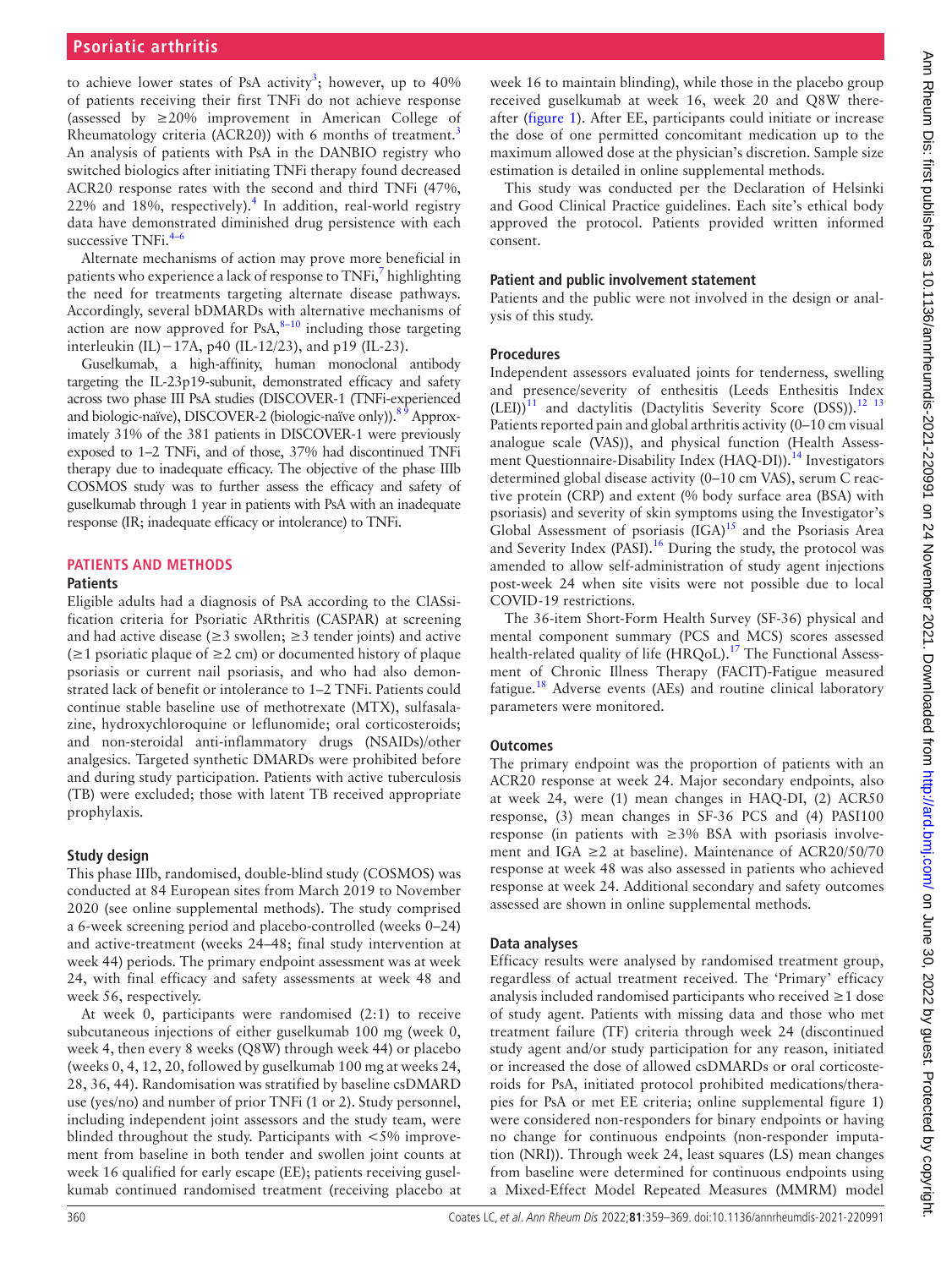

<span id="page-2-0"></span>\* 2 patients were included in >1 category.

**Figure 1** Disposition of patients through 1 year of COSMOS. EE, early escape; Q8W, every 8 weeks; TB, tuberculosis.

including all available data through week 24 (additional details in online supplemental methods). Subgroup analyses evaluated consistency of the primary endpoint based on demographics, baseline disease characteristics and prior medications.

The overall type I error was controlled across the primary and major secondary endpoints at 5% by testing treatment differences (two-sided  $\alpha$ =0.05) in a fixed sequence (ie, ACR20 response, change from baseline in HAQ-DI, ACR50 response, change from baseline in SF-36 PCS, PASI100 response; online supplemental figure 2), whereby subsequent endpoints were only tested if the previous endpoint achieved statistical significance ( $p < 0.05$ ). For endpoints not included in the multiplicity control procedure, the unadjusted (nominal) p values are descriptive in nature.

Supplemental sensitivity analyses, prespecified prior to the week 24 database lock, included a 'Per-Protocol' (PP) analysis (excluded patients with major protocol deviations (MPDs) with potential to impact efficacy assessments; online supplemental figure 3), and an 'EE-Correction' analysis (online supplemental figure 4). The latter analysis was conducted to address 20 patients (12 guselkumab, 8 placebo) incorrectly routed to EE and considered non-responders in the Primary analysis. In the EE-correction analysis, 12 affected patients in the guselkumab

group did not meet any other TF criteria (eg, the introduction/ change in dose of concomitant therapy) through week 24 and their response was included with those of other guselkumabtreated patients. The eight placebo patients received guselkumab as EE therapy at week 16 and week 20, thus met TF criteria, and were considered non-responders in the EE-correction analysis.

Through week 24, treatment group comparisons for binary endpoints used a Cochran–Mantel–Haenszel test stratified at the study level by baseline csDMARD use (yes/no) and number of prior TNFi (1/2) for binary endpoints or an MMRM model for continuous data (see online supplemental methods). Statistical analyses used SAS (V.9.4), with SAS/STAT (V.14.2; SAS Institute, Inc, Cary, NC, USA).

In post hoc analyses after week 24, results for the placebo→guselkumab group are reported for patients who crossed over to receive guselkumab at week 24. In addition, NRI was applied: patients who discontinued treatment and/or met EE criteria before week 24 (guselkumab group; excluding those who were incorrectly assigned to EE) were imputed as no response for binary endpoints or no change for continuous endpoints; missing data were imputed as no response or using Completed study agent through  $\frac{1}{8}$ <br>
Week 44: 83 (86%)  $\frac{1}{8}$ <br>
e: Q8W, every 8 weeks; TB, tuberculosis.<br>
group did not meet any other TF criteria (eg, the introduction/<br>
change in dose of concomitant therapy) throug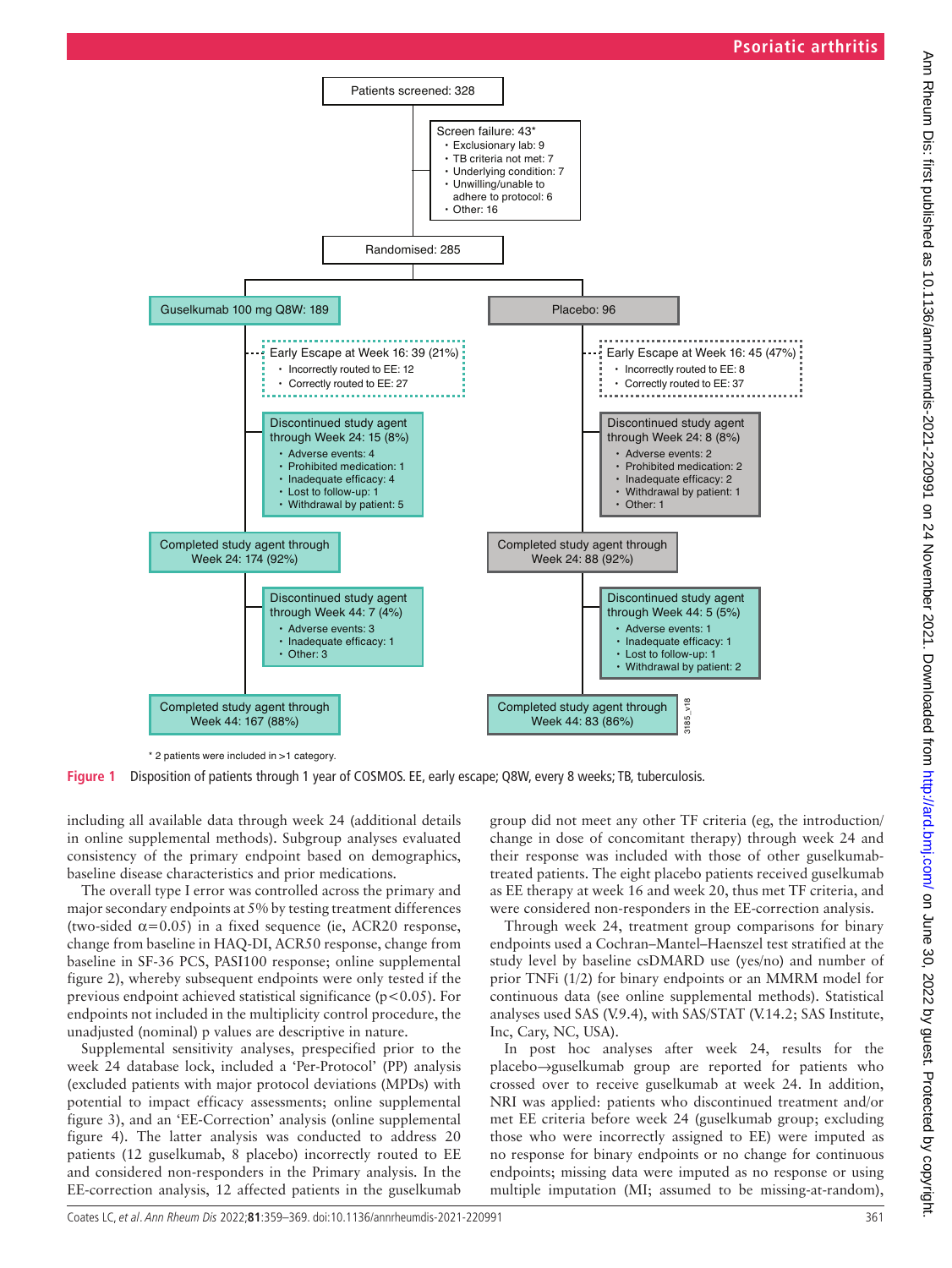respectively. After week 24, changes from baseline are reported as mean (SD). No treatment group comparisons were performed post-week 24.

Safety summaries included participants receiving ≥1 partial or complete administration of study agent, according to actual treatment received; numbers of events/100 patient-years (PY) of follow-up were determined for select AEs of interest.

#### **RESULTS**

#### **Patient disposition and characteristics**

At week 0, 285 patients were randomised to guselkumab  $(n=189)$  or placebo  $(n=96)$ ; at week 16, 39 (21%) participants in the guselkumab group and 45 (47%) in the placebo group were assigned to EE. Through week 24, 15 (8%) and 8 (8%) participants, respectively, in the guselkumab and placebo groups discontinued study agent [\(figure](#page-2-0) 1). In total, 167 (88%) patients in the guselkumab group and 83 (86%) in the placebo-crossover group completed study treatment.

Although baseline characteristics were generally similar across treatment groups, several numerical imbalances existed, for example, a higher proportion of females and a lower mean body weight in the guselkumab (54%, 84 kg) than placebo (46%, 92 kg) group. The guselkumab group was characterised by more prominent joint symptoms (tender joint count: 21 vs 18) and skin involvement (mean PASI: 11.7 vs 9.2). Prior and concomitant medications were similar across groups [\(table](#page-3-0) 1).

Although self-administration was permitted during the COVID-19 pandemic, when site visits were restricted, MPDs related to COVID-19 did occur. These were classified mostly as drug administration or study visit missed or outside of the prespecified window, and most were considered to have no effect on efficacy assessments.

# **Efficacy**

The primary endpoint was met. At week 24, based on the Primary analysis population (online supplemental figure 1), 44.4% (84/189) of guselkumab versus 19.8% (19/96) of placebo patients achieved ACR20 (%difference (95% CI): 24.6 (14.1 to 35.2); multiplicity-adjusted p<0.001), with treatment effect seen by week 4 ([figure](#page-4-0) 2A). Results of the PP and EE-correction sensitivity analyses supported the Primary analysis. Specific to the EE-correction analysis, 48.1% (91/189) of guselkumab versus 19.8% (19/96) of placebo patients achieved ACR20 (%difference (95% CI): 28.2 (17.7 to 38.8)) ([figure](#page-4-0) 2B). The benefit of guselkumab over placebo was consistent across subgroups defined by baseline patient, disease and prior/concomitant medication characteristics, including participants who discontinued prior TNFi use due to inadequate efficacy or intolerance ([figure](#page-5-0) 3). Employing NRI, the proportion of guselkumab-randomised patients achieving ACR20 at week 48 was 57.7%. Among 51 placebo patients who crossed over to guselkumab at week 24, 54.9% (n=28) achieved ACR20 at week 48 ([figure](#page-4-0) 2A).

The testing hierarchy did not fail in analyses of the major secondary endpoints; guselkumab was superior to placebo in all four endpoints. At week 24, guselkumab patients demonstrated statistically significantly greater improvements or response rates versus placebo in HAQ-DI score (LSmean (95% CI) change: −0.18 (−0.27 to –0.09) vs −0.01 (−0.12 to 0.10); multiplicityadjusted p=0.003; [figure](#page-6-0) 4A), ACR50 (19.6% (37/189) vs 5.2%  $(5/96)$ ; multiplicity-adjusted p=0.001; [figure](#page-6-0) 4B), SF-36 PCS score (LSmean (95% CI) change: 3.51 (2.31 to 4.72) vs −0.39 (−1.84 to 1.07); multiplicity-adjusted p<0.001; [figure](#page-6-0) 4C) and PASI100 (in patients with  $\geq$ 3% BSA with psoriasis and IGA  $\geq$ 2

# <span id="page-3-0"></span>**Table 1** Baseline characteristics of COSMOS participants

| Randomised, treated                                    | Guselkumab<br>Placebo<br>100 mg Q8W |             | <b>Total</b>             |  |  |
|--------------------------------------------------------|-------------------------------------|-------------|--------------------------|--|--|
| participants, N                                        | 189                                 | 96          | 285                      |  |  |
| Age, years                                             | 49 [12]                             | 49 [12]     | 49 [12]                  |  |  |
| $<$ 65                                                 | 169 (89%)                           | 89 (93%)    | 258 (91%)                |  |  |
| $\geq 65$                                              | 20 (11%)                            | 7(7%)       | 27 (9%)                  |  |  |
| Sex                                                    |                                     |             |                          |  |  |
| Male                                                   | 86 (46%)                            | 52 (54%)    | 138 (48%)                |  |  |
| Female                                                 | 103 (54%)                           | 44 (46%)    | 147 (52%)                |  |  |
| Weight, kg                                             | 84 [17]                             | 92 [23]     | 86 [20]                  |  |  |
| Body mass index, kg/m <sup>2</sup>                     | 29[6]                               | 31 $[7]$ *  | $30[6]$ †                |  |  |
| Swollen joint count, 0-66                              | 10[7]                               | 9 [6]       | 10[6]                    |  |  |
| Tender joint count, 0-68                               | 21 [13]                             | 18 [11]     | 20 [12]                  |  |  |
| PsA disease duration, years                            | 8.3(7.8)                            | 8.7(7.2)    | 8.4(7.6)                 |  |  |
| Patient assessment of pain,<br>0-10 cm VAS             | 6.5 (1.9)                           | 6.0(1.8)    | 6.3(1.9)                 |  |  |
| Patient global assessment of<br>arthritis, 0-10 cm VAS | 6.5(1.7)                            | 6.2(1.7)    | 6.4(1.7)                 |  |  |
| Physician global assessment<br>of disease, 0-10 cm VAS | 6.9(1.5)                            | 6.4(1.7)    | 6.7(1.6)                 |  |  |
| HAQ-DI, 0-3                                            | $1.3(0.6)$ ‡                        | 1.2(0.6)    | $1.3(0.6)$ t             |  |  |
| CRP, mg/dL                                             | $1.2(2.0)$ ‡                        | 1.2(2.5)    | $1.2(2.2)$ t             |  |  |
| Enthesitis (LEI score $\geq$ 1)                        | 126 (67%)                           | 64 (67%)    | 190 (67%)                |  |  |
| LEI score, 1-6                                         | 2.9(1.5)                            | 2.7(1.5)    | 2.8(1.5)                 |  |  |
| Dactylitis (DSS $\geq$ 1)                              | 67(36%)                             | 36 (38%)    | 103 (36%)                |  |  |
| DSS, 1-60                                              | 6.7(6.5)                            | 7.4(8.3)    | 6.7(7.1)                 |  |  |
| <b>DAPSA</b> score                                     | 45.5 (19.9)                         | 40.6 (15.8) | 43.8 (18.7)              |  |  |
| Psoriatic BSA, %                                       | 17.9 (21.5)                         | 13.4 (17.7) | 16.4 (20.4)              |  |  |
| PASI score, 0-72, N                                    | 188                                 | 96          | 284                      |  |  |
| Mean (SD)                                              | 11.7 (11.9)                         | 9.2(9.4)    | 10.9 (11.2)              |  |  |
| < 12                                                   | 119 (63%)                           | 65 (68%)    | 184 (65%)                |  |  |
| $\ge$ 12 and <20                                       | 33 (18%)                            | 19 (20%)    | 52 (18%)                 |  |  |
| $\geq$ 20                                              | 36 (19%)                            | 12 (13%)    | 48 (17%)                 |  |  |
| IGA score, 0-4, N                                      | 189                                 | 96          | 285                      |  |  |
| <                                                      | 40 (21%)                            | 29 (30%)    | 69 (24%)                 |  |  |
| $\geq$ 2                                               | 149 (79%)                           | 67 (70%)    | 216 (76%)                |  |  |
| SF-36, standard norm=50                                |                                     |             |                          |  |  |
| PCS score                                              | 33.0 (7.0)‡                         | 33.9(7.7)   | 33.3 (7.3) †             |  |  |
| <b>MCS</b> score                                       | 47.1 (12.1)‡                        | 46.1 (11.5) | 46.8 (11.9) <sup>†</sup> |  |  |
| FACIT-F score, 0-52                                    | 29.2 (11.3)‡                        | 29.2 (10.6) | 29.2 (11.0)+             |  |  |
| No of prior TNFi                                       |                                     |             |                          |  |  |
| 1                                                      | 167 (88%)                           | 85 (89%)    | 252 (88%)                |  |  |
| $\overline{2}$                                         | 22 (12%)                            | 11 (11%)    | 33 (12%)                 |  |  |
| <b>Reason for prior TNFi</b><br>discontinuation        |                                     |             |                          |  |  |
| Inadequate efficacy                                    | 159 (84%)                           | 79 (82%)    | 238 (84%)                |  |  |
| Intolerance                                            | 30 (16%)                            | 17 (18%)    | 47 (16%)                 |  |  |
| MTX use at baseline                                    | 105 (56%)                           | 51 (53%)    | 156 (55%)                |  |  |

Data are mean (SD) or n (%) unless stated otherwise.

BSA, body surface area; CRP, C reactive protein; DAPSA, Disease Activity in Psoriatic Arthritis; DSS, Dactylitis Severity Score; FACIT-F, Functional Assessment of Chronic Illness Therapy-Fatigue; HAQ-DI, Health Assessment Questionnaire-Disability Index; IGA, Investigator's Global Assessment of psoriasis; LEI, Leeds Enthesitis Index; MCS, mental component summary; MTX, methotrexate; PASI, Psoriasis Area and Severity Index; PCS, physical component summary; PsA, psoriatic arthritis; Q8W, every 8 weeks; SF-36, 36-item Short-Form Health Survey; TNFi, tumour necrosis factor inhibitor; VAS, visual analogue scale.

at baseline;  $30.8\%$  vs  $3.8\%$ ; multiplicity-adjusted  $p < 0.001$ ; [figure](#page-6-0) 4D). Results of PP and EE-correction sensitivity analyses were consistent with the Primary analysis (Supplemental Figure 5A−D).

Additional secondary endpoints at week 24 also showed benefit of guselkumab over placebo for achieving ACR70 (7.9% vs 1.0%; nominal p=0.018), minimal disease activity (MDA;

 $*N=95$ †N=284

<sup>‡</sup>N=188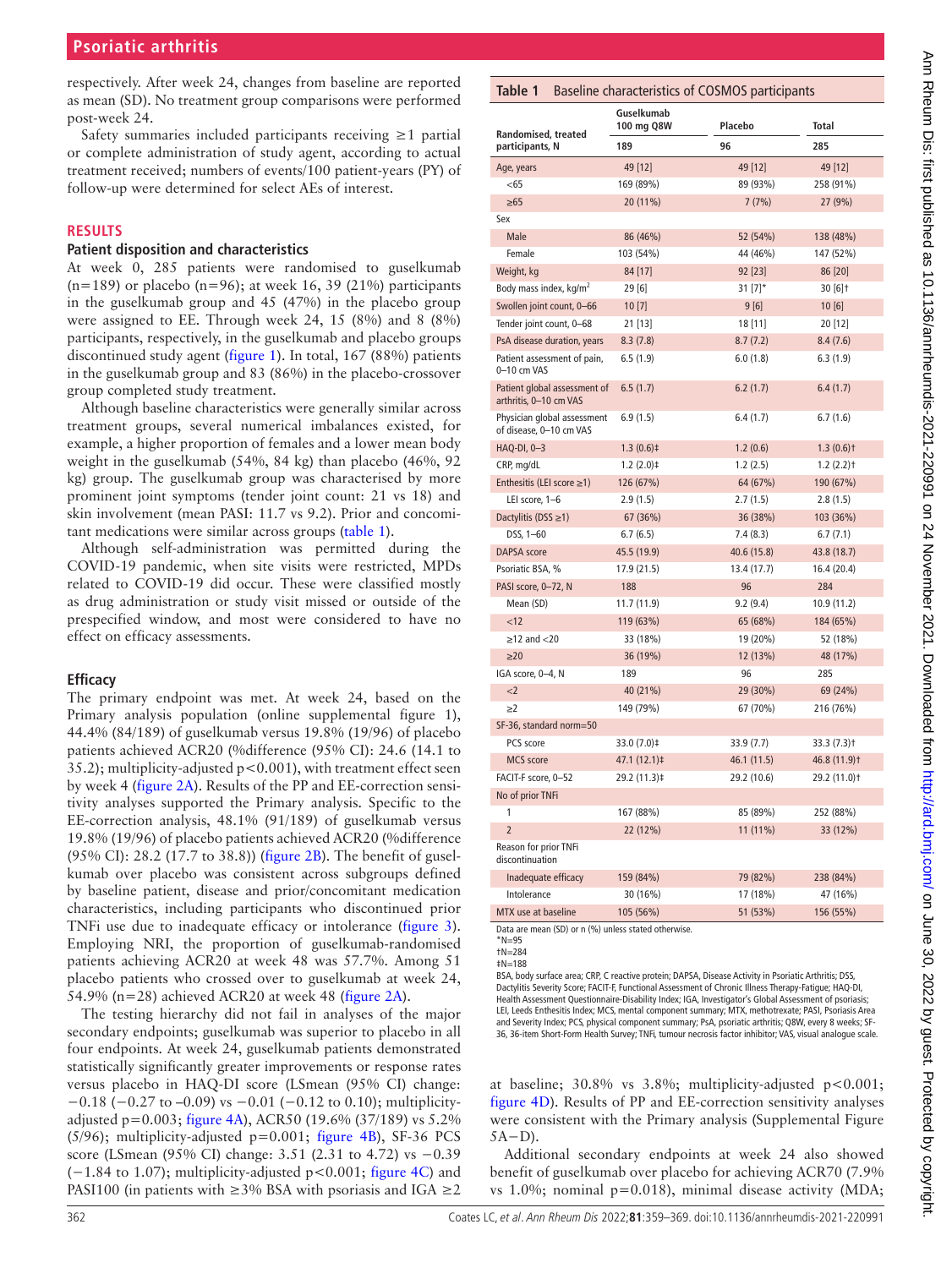

<span id="page-4-0"></span>

**Figure 2** ACR20 response through week 48 of COSMOS. Proportions of randomised and treated patients achieving ACR20 response through week 24 in the Primary analysis (treatment failure rules applied) (A) and ACR20 response at week 24 across the Primary, PP and EE-correction analyses (B). After week 24, analyses were performed using non-responder imputation methods, including imputation of EE patients as non-responders (see Patients and methods). Results for the placebo→guselkumab group at week 48 are reported for patients who did not enter EE and crossed over to guselkumab at week 24. ACR20, ≥20% improvement in American College of Rheumatology response criteria; EE, early escape; GUS, guselkumab; PBO, placebo; PP, per protocol; Q8W, every 8 weeks.

14.8% vs 3.1%; nominal p=0.003), and PASI75 (59.4% vs 9.4%; nominal p<0.001) and PASI90 (51.1% vs 7.5%; nominal p<0.001) in patients with ≥3% BSA with psoriasis and IGA ≥2 at baseline; 3.7% guselkumab-treated and no placebotreated patients achieved very low disease activity. At week 24, guselkumab-treated patients also had a greater LSmean change in Disease Activity in Psoriatic Arthritis (DAPSA) score (−14.5 vs −5.7; nominal p<0.001) and a higher DAPSA low disease activity (LDA) response rate (29.6% vs 13.5%, nominal p=0.003) versus placebo; the proportion of patients achieving DAPSA remission was numerically higher in the guselkumab group versus placebo (5.3% vs 2.1%). Among participants affected at baseline, numerically higher proportions of guselkumab than placebo patients had resolved enthesitis (39.7% vs 18.8%; nominal p=0.003) or dactylitis (44.8% vs 25.0%; nominal p=0.040) at week 24. Guselkumab-treated patients

also had greater LSmean improvements across all ACR components compared with placebo (Supplemental Figure 6A−G). The LSmean changes in SF-36 MCS were 2.10 and 0.36, respectively, in the guselkumab and placebo groups ([table](#page-7-0) 2). In addition, higher proportions of guselkumab than placebo patients achieved clinically meaningful improvements in HAQ-DI (37.5% vs 16.1%; nominal p<0.001; [table](#page-7-0) 2), FACIT-F (42.9% vs 20.8%; nominal p<0.001; [table](#page-7-0) 2), and SF-36 PCS (42.3% vs 15.6%; nominal p<0.001) and MCS (28.6% vs 15.6%; nominal  $p=0.016$ ) scores.

After week 24, response rates and mean improvements for secondary endpoints were sustained or numerically improved through week 48 in guselkumab-randomised patients (figure [4A–D](#page-6-0) and [table](#page-7-0) 2). Among placebo→guselkumab patients, response rates and mean changes in the secondary endpoints increased at week 48 (figure [4A–D](#page-6-0) and [table](#page-7-0) 2).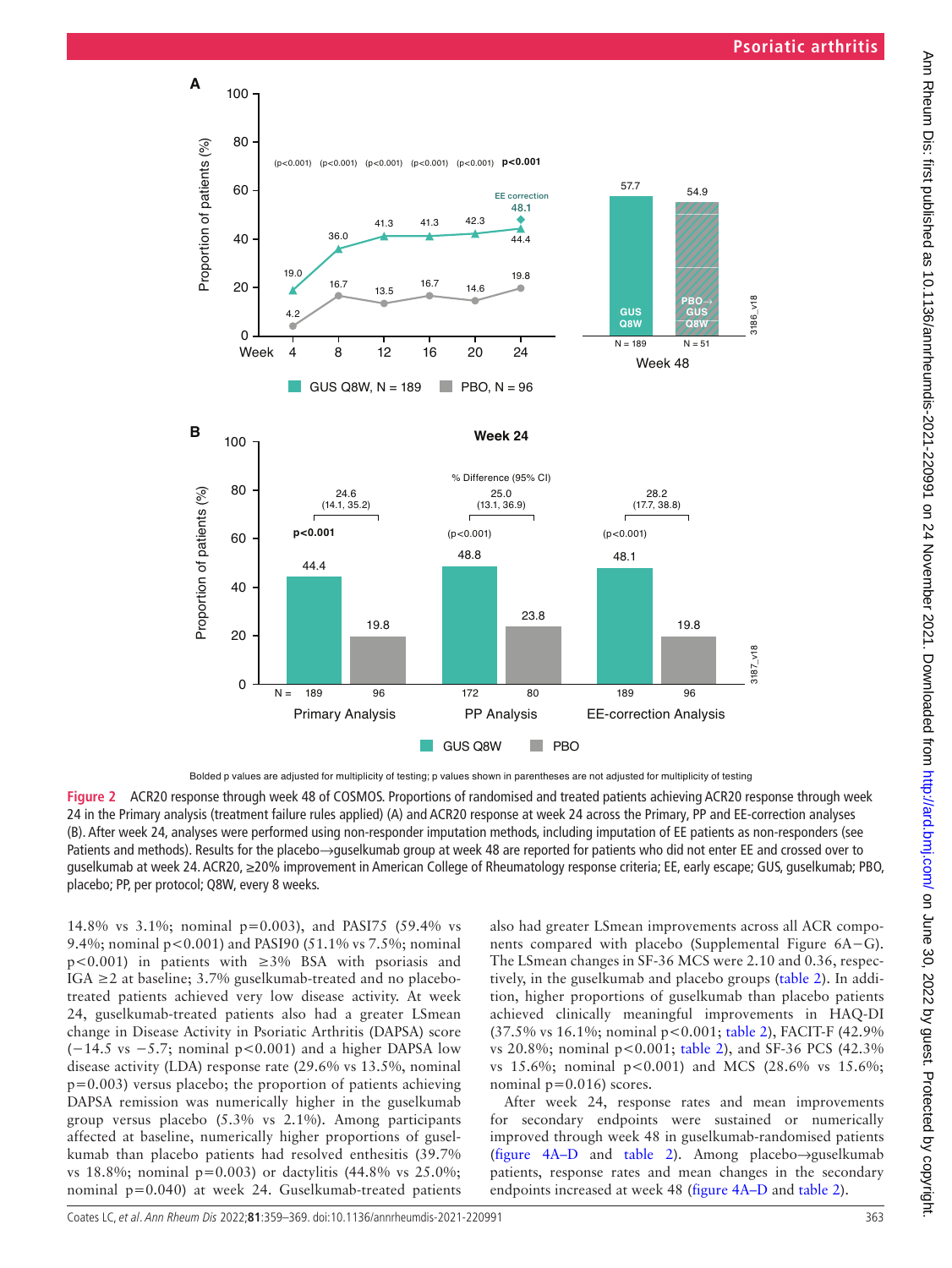|                                                 |               | GUS Q8W vs PBO<br>Odds Ratio (95% CI) | <b>GUS Q8W</b><br>n (%) | PBO<br>n (%) | <b>Odds Ratio</b><br>(95% CI) |
|-------------------------------------------------|---------------|---------------------------------------|-------------------------|--------------|-------------------------------|
| <b>All patients</b>                             |               |                                       | 84 (44.4)               | 19 (19.8)    | 3.2(1.8, 5.8)                 |
| Sex                                             |               |                                       |                         |              |                               |
| Male                                            |               |                                       | 42 (48.8)               | 10 (19.2)    | 4.0(1.8, 9.0)                 |
| Female                                          |               |                                       | 42 (40.8)               | 9(20.5)      | 2.7(1.2, 6.1)                 |
| Body weight (kg)                                |               |                                       |                         |              |                               |
| $\leq 90$                                       |               |                                       | 55 (45.1)               | 8 (17.0)     | 4.0(1.7, 9.3)                 |
| > 90                                            |               |                                       | 29 (43.3)               | 11 (22.4)    | 2.6(1.2, 6.0)                 |
| Swollen joints (0-66)                           |               |                                       |                         |              |                               |
| < 10                                            |               |                                       | 55 (47.8)               | 13 (20.3)    | 3.6(1.8, 7.3)                 |
| 10 to 15                                        |               |                                       | 18 (42.9)               | 4(18.2)      | 3.4(1.0, 11.7)                |
| >15                                             |               |                                       | 11 (34.4)               | 2(20.0)      | $2.1$ (0.4, 11.6)             |
| Tender joints (0-68)                            |               |                                       |                         |              |                               |
| < 10                                            |               |                                       | 9(33.3)                 | 3(15.0)      | 2.8 (0.7, 12.3)               |
| 10 to 15                                        |               |                                       | 28 (57.1)               | 5(18.5)      | 5.9 (1.9, 18.0)               |
| >15                                             |               |                                       | 47 (41.6)               | 11 (22.4)    | 2.5(1.1, 5.3)                 |
| CRP (mg/dL)                                     |               |                                       |                         |              |                               |
| $\leq 0.3$                                      |               |                                       | 35 (46.7)               | 11 (25.0)    | 2.6(1.2, 6.0)                 |
| $> 0.3$ to 1                                    |               |                                       | 25 (40.3)               | 4 (14.3)     | 4.1 (1.3, 13.1)               |
| >1                                              |               |                                       | 23 (45.1)               | 4(16.7)      | 4.1 (1.2, 13.7)               |
| <b>Dactylitis</b>                               |               |                                       |                         |              |                               |
| Yes                                             |               |                                       | 31 (46.3)               | 8(22.2)      | 3.0(1.2, 7.6)                 |
| No                                              |               |                                       | 53 (44.2)               | 11 (18.3)    | 3.5(1.7, 7.4)                 |
| <b>Enthesitis</b>                               |               |                                       |                         |              |                               |
| Yes                                             |               |                                       | 55 (43.7)               | 13 (20.3)    | 3.0(1.5, 6.1)                 |
| No                                              |               |                                       | 29 (47.5)               | 6(18.8)      | 3.9(1.4, 10.9)                |
| <b>Non-biologic DMARDs</b><br>at baseline       |               |                                       |                         |              |                               |
| Yes                                             |               |                                       | 57 (47.5)               | 14 (23.3)    | 3.0(1.5, 6.0)                 |
| <b>MTX</b>                                      |               |                                       | 52 (49.5)               | 11 (22.0)    | 3.5(1.6, 7.5)                 |
| No                                              |               |                                       | 27 (39.1)               | 5(13.9)      | 4.0 (1.4, 11.5)               |
| Oral corticosteroids<br>at baseline             |               |                                       |                         |              |                               |
| Yes                                             |               |                                       | 16 (48.5)               | 6(28.6)      | 2.4(0.7, 7.6)                 |
| No                                              |               |                                       | 68 (43.6)               | 13 (17.3)    | 3.7(1.9, 7.2)                 |
| <b>NSAIDs at baseline</b>                       |               |                                       |                         |              |                               |
| Yes                                             |               |                                       | 46 (43.8)               | 8(16.3)      | 4.1(1.8, 9.6)                 |
| No                                              |               |                                       | 38 (45.2)               | 11 (23.9)    | 2.6(1.2, 5.9)                 |
| Prior TNFi agent                                |               |                                       |                         |              |                               |
| 1                                               |               |                                       | 79 (47.3)               | 18 (21.2)    | 3.3(1.8, 6.1)                 |
| $\overline{2}$                                  |               |                                       | 5(22.7)                 | 1(9.1)       | 2.9 (0.3, 28.9)               |
| <b>Reason for prior TNFi</b><br>discontinuation |               |                                       |                         |              |                               |
| Inadequate efficacy                             |               |                                       | 70 (44.0)               | 17 (21.5)    | 2.9(1.5, 5.3)                 |
| Intolerance                                     |               |                                       | 14 (46.7)               | 2(11.8)      | 6.6(1.3, 33.8)                |
|                                                 | г             | шщ                                    | <del>,,,,,,,</del>      |              |                               |
|                                                 | 0.1           | 1<br>10                               | 100                     |              |                               |
|                                                 | Placebo       | Guselkumab                            |                         |              | $3196$ $M$                    |
|                                                 | <b>Better</b> |                                       | <b>Better</b>           |              |                               |

<span id="page-5-0"></span>**Figure 3** ACR20 response at week 24 by baseline characteristics of COSMOS participants. ACR20, ≥20% improvement in American College of Rheumatology response criteria; CRP, C reactive protein; DMARD, disease-modifying antirheumatic drug; GUS, guselkumab; MTX, methotrexate; NSAID, non-steroidal anti-inflammatory drug; PBO, placebo; Q8W, every 8 weeks; TNFi, tumour necrosis factor inhibitor.

Maintenance of response was evaluated for guselkumabrandomised patients achieving an ACR20, ACR50 or ACR70 response at week 24; of these patients, 83.3% (70/84), 81.1% (30/37) and 86.7% (13/15), respectively, maintained response at week 48.

# **Safety**

Through week 24, similar proportions of patients in the guselkumab (42% (80/189)) and placebo (48% (46/96)) groups reported ≥1 AE. Through week 56, 144.9 AEs/100PY were reported among the 279 guselkumab-treated patients (vs 369.8/100PY for placebo). The most common AEs in guselkumab-randomised patients through week 24, ie, nasopharyngitis (5%) and upper respiratory tract infection (4%), occurred with similar incidence in the placebo group (5% and 3%, respectively) [\(table](#page-8-0) 3). Infections remained the most common AEs in

guselkumab-treated patients through week 56 (37.2/100PY vs 99.6/100PY for placebo).

The incidences of serious AEs (SAEs) and AEs leading to treatment discontinuation were 6.3/100PY and 2.7/100PY, respectively, among guselkumab-treated patients through week 56. One patient experienced a major adverse cardiovascular event at week 44 (non-fatal myocardial infarction (preferred term: acute coronary syndrome)); risk factors included concomitant cyclooxygenase-2-inhibitor therapy and a body mass index of 31. One malignancy occurred: prostatic adenocarcinoma in a guselkumab-randomised patient (4-year history of prostatitis). One patient discontinued study agent (influenza-like illness) after the third guselkumab administration and was diagnosed with suspected inflammatory bowel disease and coeliac disease  $\sim$ 3 weeks and 2 months, respectively, later. Neither diagnosis was confirmed; the patient was lost to follow-up.

One patient (guselkumab group) experienced two events of conversion disorder, requiring hospitalisation; study drug was discontinued after the second instance, which was reported as resolved. Another patient in the guselkumab group (history of previous suicide attempt) reported depression (SAE) 1 week after receiving the second guselkumab administration; study agent was discontinued, with no further follow-up. Other nonserious psychiatric-related AEs were singular events of anxiety and depressed mood in the placebo group (through week 24) and insomnia in the guselkumab group.

Two serious infections occurred. One guselkumab-randomised patient was hospitalised with community-acquired pneumonia diagnosed at week 12 (history of chronic obstructive pulmonary disease and heart disease); the patient recovered with antibiotic treatment and resumed study agent. A placebo→guselkumab patient was hospitalised with acute pneumonia (week 48); the patient recovered following antibiotic therapy and continued study participation. No opportunistic infections, cases of active TB, or deaths occurred ([table](#page-8-0) 3).

Injection-site reactions, all considered of mild intensity, occurred in 1.8% of guselkumab-treated patients [\(table](#page-8-0) 3). No anaphylactic or serum sickness-like reactions occurred through week 56.

Through week 56, AEs of decreased neutrophil and white blood cell counts were uncommon. Neither type of haematological abnormality was reported as an SAE or led to study agent discontinuation, and all were National Cancer Institute Common Terminology Criteria for Adverse Events (NCI-CTCAE) Grade  $\leq$  2 (online supplemental table 1). The majority of alanine aminotransferase (ALT) and aspartate aminotransferase (AST) elevations were maximum NCI-CTCAE Grade 1 (online supplemental table 1). Two guselkumab-treated patients had elevated ALT reported as an SAE. The first patient, whose liver enzymes were elevated at baseline, was confirmed to have autoimmune hepatitis via biopsy and imaging studies and discontinued study agent. While ALT levels normalised by week 24, other symptoms (jaundice, nausea) persisted. A second patient had elevated AST and ALT at week 48 and was diagnosed with steatohepatitis; the patient was treated with ademetionine and recovered. ALT and AST elevations occurred in 37% and 28%, respectively, in patients receiving concomitant MTX and in 28% and 24% of those not receiving concomitant MTX.

# **DISCUSSION**

Guselkumab-treated patients had statistically significant improvements in the signs and symptoms of PsA in TNFi-IR patients compared with placebo. The primary endpoint was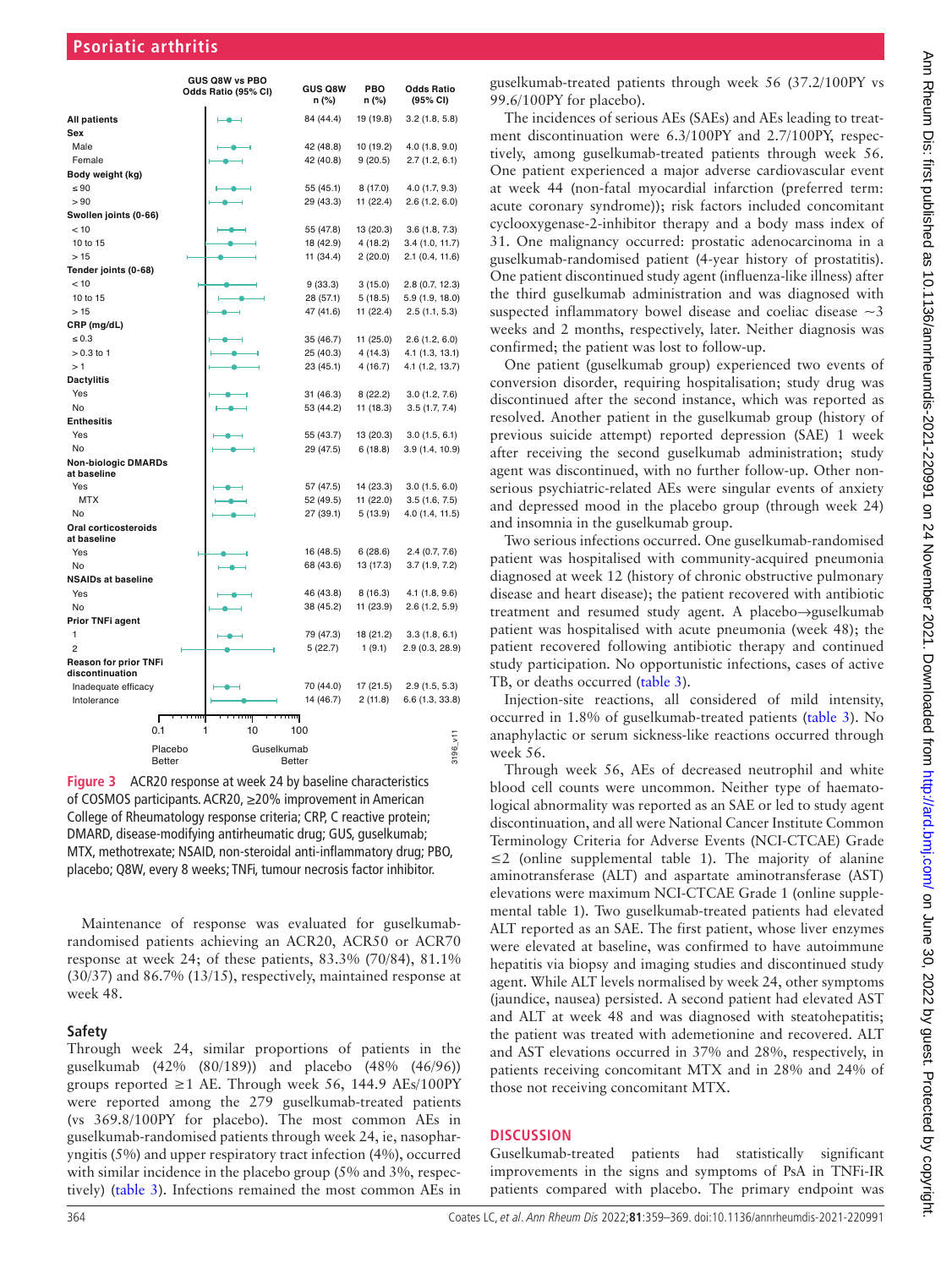







<span id="page-6-0"></span>Bolded p values are adjusted for multiplicity of testing; p values shown in parentheses are not adjusted for multiplicity of testing

**Figure 4** Key secondary outcomes through week 48 of COSMOS. Primary analysis through week 24 and post hoc NRI analysis at week 48 of LSmean change and mean change in HAQ-DI score (A), ACR50 response (B), LSmean change and mean change in SF-36 PCS score (C), and PASI100 response (D). After week 24, analyses were performed using NRI (including imputation of EE patients as non-responders in the guselkumab group; see Patients and methods). Results for the placebo→guselkumab group at week 48 are reported for patients who did not enter EE and crossed over to guselkumab at week 24. ACR50, ≥50% improvement in American College of Rheumatology response criteria; GUS, guselkumab; HAQ-DI, Health Assessment Questionnaire-Disability Index; LS, least squares; NRI, non-responder imputation; PASI100, 100% improvement in Psoriasis Area and Severity Index; PBO, placebo; Q8W, every 8 weeks; SF-36 PCS, 36-item Short-Form Health Survey Physical Component Summary.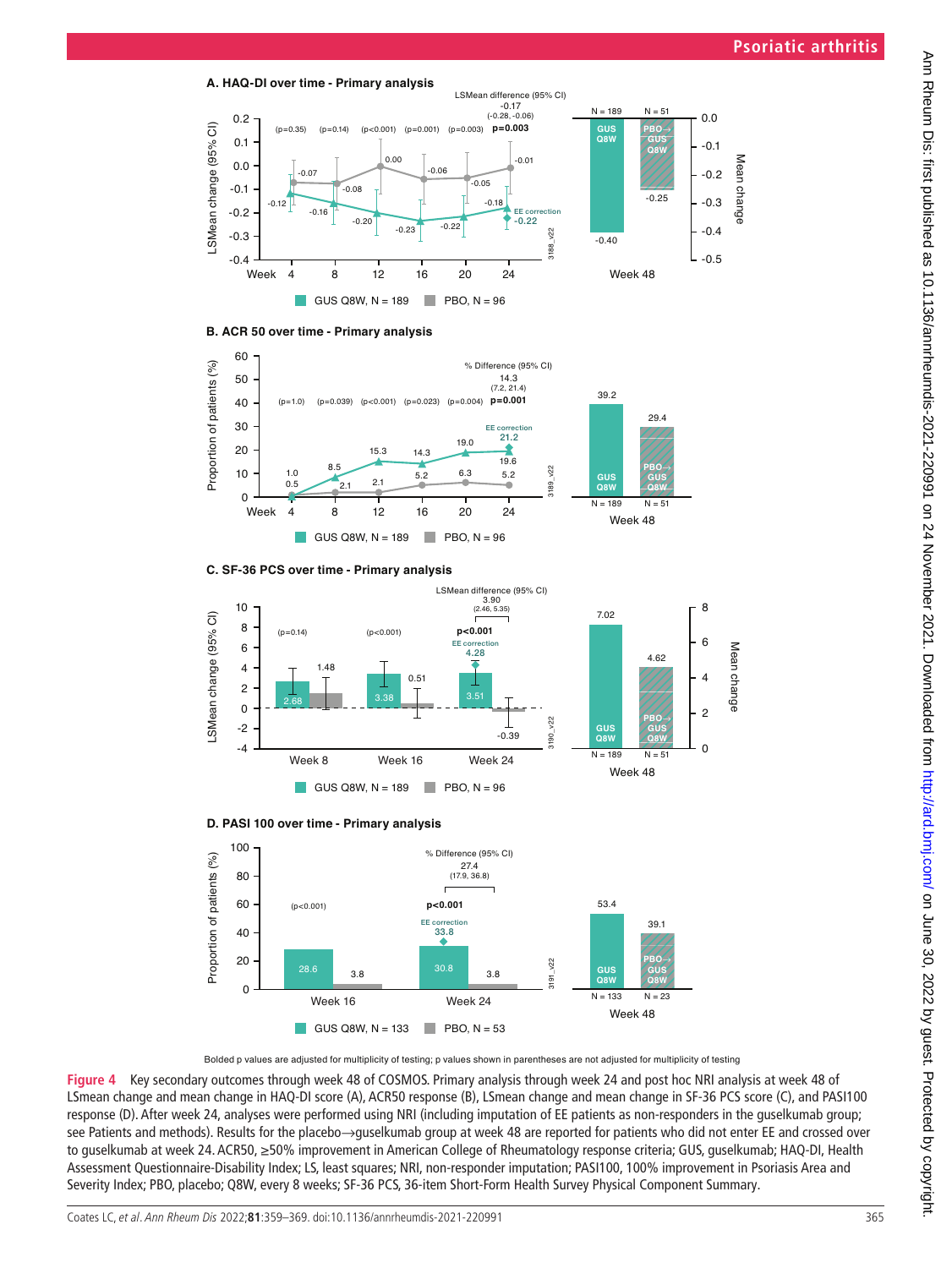<span id="page-7-0"></span>

| Table 2 Additional secondary efficacy assessments at week 24 and week 48 analysed using non-responder imputation* |                          |                          |                          |                                  |  |
|-------------------------------------------------------------------------------------------------------------------|--------------------------|--------------------------|--------------------------|----------------------------------|--|
|                                                                                                                   | Week 24                  |                          | Week 48                  |                                  |  |
|                                                                                                                   | Guselkumab<br>100 mg Q8W | Placebo                  | Guselkumab<br>100 mg Q8W | Placebo→guselkumab<br>100 mg Q8W |  |
| Treated participants according to randomised group, N                                                             | 189                      | 96                       | 189                      | 51                               |  |
| ACR70 response                                                                                                    | 15 (7.9%)                | $1(1.0\%)$               | 45 (23.8%)               | 9 (17.6%)                        |  |
| % difference (95% CI)t                                                                                            | 6.8 (2.6 to 11.1)        |                          |                          |                                  |  |
| Unadjusted p value vs placebo‡                                                                                    | 0.018                    |                          |                          |                                  |  |
| Enthesitis resolution (LEI score=0)§                                                                              | 50/126 (39.7%)           | 12/64 (18.8%)            | 70/126 (55.6%)           | 14/35 (40.0%)                    |  |
| % difference (95% CI)t                                                                                            | 21.6 (8.8 to 34.4)       |                          |                          |                                  |  |
| Unadjusted p value vs placebo‡                                                                                    | 0.003                    |                          |                          |                                  |  |
| Dactylitis resolution (DSS=0)¶                                                                                    | 30/67 (44.8%)            | 9/36 (25.0%)             | 45/67 (67.2%)            | 11/13 (84.6%)                    |  |
| % difference (95% CI)t                                                                                            | 19.9 (2.7 to 37.1)       |                          |                          |                                  |  |
| Unadjusted p value vs placebo‡                                                                                    | 0.040                    |                          |                          |                                  |  |
| IGA response (IGA 0/1 and ≥2-grade improvement from baseline)**                                                   | 64/133 (48.1%)           | 5/53 (9.4%)              | 87/133 (65.4%)           | 14/23 (60.9%)                    |  |
| % difference (95% CI)t                                                                                            | 38.8 (27.3 to 50.4)      |                          |                          |                                  |  |
| Unadjusted p value vs placebo‡                                                                                    | < 0.001                  |                          |                          |                                  |  |
| PASI75 response**                                                                                                 | 79/133 (59.4%)           | 5/53 (9.4%)              | 99/133 (74.4%)           | 19/23 (82.6%)                    |  |
| % difference (95% CI)t                                                                                            | 49.6 (38.3 to 60.9)      |                          |                          |                                  |  |
| Unadjusted p value vs placebo‡                                                                                    | < 0.001                  |                          |                          |                                  |  |
| PASI90 response**                                                                                                 | 68/133 (51.1%)           | 4/53 (7.5%)              | 89/133 (66.9%)           | 14/23 (60.9%)                    |  |
| % difference (95% CI)t                                                                                            | 43.7 (32.7 to 54.7)      |                          |                          |                                  |  |
| Unadjusted p value vs placebo‡                                                                                    | < 0.001                  |                          |                          |                                  |  |
| HAQ-DI response (≥0.35 improvement from baseline)††                                                               | 66/176 (37.5%)           | 14/87 (16.1%)            | 94 (53.4%)               | 17 (37.0%)                       |  |
| % difference (95% CI)t                                                                                            | 21.5 (11.1 to 31.9)      |                          |                          |                                  |  |
| Unadjusted p value vs placebo‡                                                                                    | < 0.001                  |                          |                          |                                  |  |
| SF-36 MCS score                                                                                                   |                          |                          |                          |                                  |  |
| LSmean change from baseline##                                                                                     | 2.10 (0.54 to 3.65)      | $0.36$ (-1.52 to 2.25)   | $\overline{\phantom{a}}$ | $\overline{\phantom{a}}$         |  |
| LSmean difference (95% CI)t                                                                                       | 1.73 $(-0.14$ to 3.61)   |                          | $\equiv$                 | $\equiv$                         |  |
| Unadjusted p value vs placebo##                                                                                   | 0.070                    |                          |                          |                                  |  |
| Mean change from baseline (SD)§§                                                                                  | $\qquad \qquad -$        | $\qquad \qquad -$        | 3.05(9.95)               | 3.82(8.91)                       |  |
| FACIT-F response (≥4-point improvement from baseline)                                                             | 81 (42.9%)               | 20 (20.8%)               | 105 (55.6%)              | 26 (51.0%)                       |  |
| % difference (95% CI)t                                                                                            | 21.9 (11.2 to 32.7)      |                          |                          |                                  |  |
| Unadjusted p value vs placebo‡                                                                                    | < 0.001                  |                          |                          |                                  |  |
| DAPSA score                                                                                                       |                          |                          |                          |                                  |  |
| LSmean change from baseline##                                                                                     | $-14.5$                  | $-5.7$                   | $\overline{a}$           | $\overline{a}$                   |  |
| LSmean difference (95% CI)t                                                                                       | $-8.8$ (12.5 to $-5.0$ ) |                          | $\equiv$                 | $\qquad \qquad -$                |  |
| Unadjusted p value vs placebo‡‡                                                                                   | < 0.001                  |                          |                          |                                  |  |
| Mean change from baseline (SD)§§                                                                                  | $\overline{\phantom{0}}$ | $\overline{\phantom{a}}$ | $-23.4(19.8)$            | $-20.3(15.9)$                    |  |
| DAPSA LDA (≤14)                                                                                                   | 56 (29.6%)               | 13 (13.5%)               | 84 (44.4%)               | 21 (41.2%)                       |  |
| % difference (95% CI)t                                                                                            | 16.0 (6.7 to 25.4)       |                          |                          |                                  |  |
| Unadjusted p value vs placebo‡                                                                                    | 0.003                    |                          |                          |                                  |  |
| DAPSA remission $(\leq 4)$                                                                                        | 10 (5.3%)                | $2(2.1\%)$               | 30 (15.9%)               | 6(11.8%)                         |  |
| % difference (95% CI)t                                                                                            | $3.2$ (-1.1 to 7.5)      |                          |                          |                                  |  |
| Unadjusted p value vs placebo‡                                                                                    | 0.202                    |                          |                          |                                  |  |
| <b>MDA</b>                                                                                                        | 28 (14.8%)               | $3(3.1\%)$               | 51 (27.0%)               | 14 (27.5%)                       |  |
| % difference (95% CI)t                                                                                            | 11.7 (5.6 to 17.7)       |                          |                          |                                  |  |
| Unadjusted p value vs placebo‡                                                                                    | 0.003                    |                          |                          |                                  |  |
| <b>VLDA</b>                                                                                                       | 7(3.7%)                  | $\pmb{0}$                | 21 (11.1%)               | $2(3.9\%)$                       |  |
| % difference (95% CI)t                                                                                            | 3.7 (1.0 to 6.4)         |                          |                          |                                  |  |
| Unadjusted p value vs placebo‡                                                                                    | 0.057                    |                          |                          |                                  |  |

Data shown are n (%) or n/N (%) unless stated otherwise.

\*Through week 24, patients who discontinued study agent/study participation for any reason, initiated or increased the dose of allowed cSDMARDs/oral corticosteroids over baseline for PsA, initiated protocol-prohibited medi PsA or met EE criteria (including those incorrectly assigned to EE) were considered to be non-responders or to have no improvement from baseline at subsequent timepoints. After week 24, patients who met the EE criteria (ex †CIs based on Wald statistic.

‡Unadjusted (nominal) p values based on the Cochran–Mantel–Haenszel test, stratified by baseline use of csDMARD (yes/no) and prior exposure to TNFi (1 vs 2).

§In patients with LEI score ≥1 at baseline.<br>¶In patients with DSS ≥1 at baseline.<br>\*\*In patients with ≥3% BSA psoriasis involvement and IGA ≥2 at baseline.

††In patients with HAQ-DI score ≥0.35 at baseline.<br>‡‡LSmeans and unadjusted (nominal) p values based on a mixed model for repeated measures under the missing-at-random assumption for missing data. LSmeans were determined

§§Post-week 24, mean changes from baseline were determined using change of 0 for patients who discontinued or met the EE criteria prior to week 24 (excluding patients incorrectly assigned to EE) and multiple imputation (as

missing-at-random) for missing data.<br>ACR, American College of Rheumatology; BSA, body surface area; csDMARD, conventional synthetic disease-modifying antinheumatic drug; DAPSA, Disease Activity in Psoriatic Arthritis; DSS, Minimal Disease Activity; PAS175/90, ≥75%/90% improvement in Psoriasis Area and Severity Index; PsA, psoriatic arthritis; Q8W, every 8 weeks; SF-36 MCS, 36-item Short-Form Health Survey Mental Component Summary; TNFi, tumo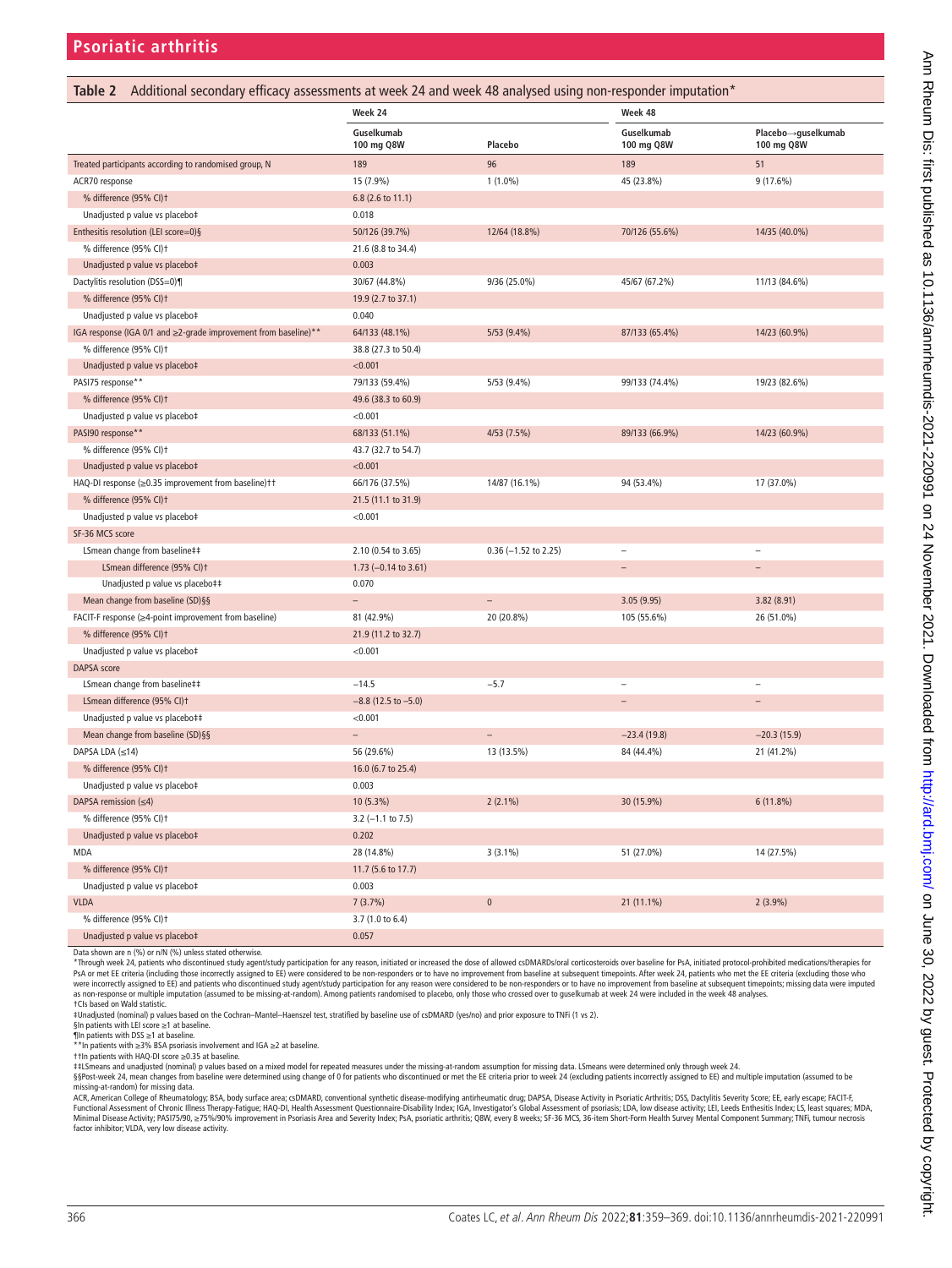<span id="page-8-0"></span>

| Summary of adverse events through week 56 of COSMOS<br>Table 3                |                                  |                                   |                                 |                                   |                                 |                                   |
|-------------------------------------------------------------------------------|----------------------------------|-----------------------------------|---------------------------------|-----------------------------------|---------------------------------|-----------------------------------|
|                                                                               | Placebo*                         | Placebo→guselkumab                |                                 | Randomised to guselkumabt         |                                 | All guselkumab‡                   |
|                                                                               | (Weeks 0-24)                     | (Weeks 16-56)§                    | (Weeks 24-56)¶                  | (Weeks 0-24)                      | (Weeks 24-56)                   | (Weeks 0-56)                      |
| Randomised patients by treatment received                                     | 96                               | 45                                | 45                              | 189                               | 174                             | 279                               |
| Patient-years of follow-up                                                    | 28.1                             | 32.9                              | 27.2                            | 87.7                              | 107.6                           | 255.4                             |
| AEs                                                                           |                                  |                                   |                                 |                                   |                                 |                                   |
| Events/100PY (95% CI)                                                         | 369.8<br>(302.2 to 448.1)        | 127.5<br>(91.9 to 172.4)          | 143.3<br>(101.9 to 195.9)       | 229.2<br>(198.6 to 263.2)         | 81.8<br>(65.6 to 100.8)         | 144.9<br>(130.5 to 160.4)         |
| Patients with $\geq$ 1 AE                                                     | 46 (47.9%)                       | 21 (46.7%)                        | 20 (44.4%)                      | 80 (42.3%)                        | 53 (30.5%)                      | 139 (49.8%)                       |
| Common AEs (>3% in any group)                                                 |                                  |                                   |                                 |                                   |                                 |                                   |
| Nasopharyngitis                                                               | $5(5.2\%)$                       | 2(4.4%)                           | $\pmb{0}$                       | 10 (5.3%)                         | $5(2.9\%)$                      | 16 (5.7%)                         |
| Upper respiratory tract infection                                             | $3(3.1\%)$                       | $1(2.2\%)$                        | $1(2.2\%)$                      | 7(3.7%)                           | $2(1.1\%)$                      | 10 (3.6%)                         |
| Alanine aminotransferase increased                                            | $4(4.2\%)$                       | $1(2.2\%)$                        | 3(6.7%)                         | 5(2.6%)                           | 3(1.7%)                         | $11(3.9\%)$                       |
| Faecal calprotectin increased                                                 | $3(3.1\%)$                       | $\bf{0}$                          | $1(2.2\%)$                      | $2(1.1\%)$                        | $1(0.6\%)$                      | 4 (1.4%)                          |
| Psoriatic arthropathy                                                         | $4(4.2\%)$                       | $2(4.4\%)$                        | $\pmb{0}$                       | $3(1.6\%)$                        | $4(2.3\%)$                      | $10(3.6\%)$                       |
| Hyperglycaemic                                                                | $5(5.2\%)$                       | $1(2.2\%)$                        | 0                               | $3(1.6\%)$                        | 0                               | $4(1.4\%)$                        |
| Hypertension                                                                  | $3(3.1\%)$                       | $\mathbf{0}$                      | $\pmb{0}$                       | $1(0.5\%)$                        | 3(1.7%)                         | $4(1.4\%)$                        |
| Infections                                                                    |                                  |                                   |                                 |                                   |                                 |                                   |
| Events/100PY (95% CI)                                                         | 99.6<br>(66.2 to 143.9)          | 30.4<br>$(14.6 \text{ to } 55.9)$ | 29.4<br>(12.7 to 57.9)          | 63.9<br>$(48.2 \text{ to } 82.9)$ | 19.5<br>(12.1 to 29.8)          | 37.2<br>$(30.1 \text{ to } 45.5)$ |
| Patients with $\geq$ 1 infection                                              | 19 (19.8%)                       | $7(15.6\%)$                       | $6(13.3\%)$                     | 40 (21.2%)                        | 16 (9.2%)                       | 61 (21.9%)                        |
| Serious infections                                                            |                                  |                                   |                                 |                                   |                                 |                                   |
| Events/100PY (95% CI)                                                         | $\pmb{0}$                        | $\bf{0}$                          | 3.7<br>(0.1 to 20.5)            | 1.1<br>$(0.03 \text{ to } 6.4)$   | 0                               | 0.8<br>(0.1 to 2.8)               |
| Patients with $\geq$ 1 serious infection                                      | $\pmb{0}$                        | $\pmb{0}$                         | $1(2.2\%)$                      | $1(0.5\%)$                        | $\mathbf{0}$                    | $2(0.7\%)$                        |
| SAEs                                                                          |                                  |                                   |                                 |                                   |                                 |                                   |
| Events/100PY (95% CI)                                                         | 10.7<br>$(2.2 \text{ to } 31.2)$ | 6.1<br>$(0.7 \text{ to } 21.9)$   | 7.4<br>$(0.9 \text{ to } 26.5)$ | 8.0<br>$(3.2 \text{ to } 16.5)$   | 4.7<br>$(1.5 \text{ to } 10.8)$ | 6.3<br>$(3.6 \text{ to } 10.2)$   |
| Patients with ≥1 SAE                                                          | $3(3.1\%)$                       | $2(4.4\%)$                        | $2(4.4\%)$                      | 7(3.7%)                           | $5(2.9\%)$                      | 15 (5.4%)                         |
| Abdominal pain                                                                | $\pmb{0}$                        | $\pmb{0}$                         | $\pmb{0}$                       | $\pmb{0}$                         | $1(0.6\%)$                      | $1(0.4\%)$                        |
| Acute coronary syndrome                                                       | 0                                | $\pmb{0}$                         | 0                               | $\pmb{0}$                         | $1(0.6\%)$                      | $1(0.4\%)$                        |
| Atrial fibrillation                                                           | 0                                | $\pmb{0}$                         | $\pmb{0}$                       | 0                                 | $1(0.6\%)$                      | 1(0.4%                            |
| <b>Buttock injury</b>                                                         | $\pmb{0}$                        | $1(2.2\%)$                        | 0                               | 0                                 | 0                               | $1(0.4\%)$                        |
| Conversion disorder                                                           | $\pmb{0}$                        | $\mathbf{0}$                      | $\pmb{0}$                       | $1(0.5\%)$                        | $1(0.6\%)$                      | $1(0.4\%)$                        |
| Depression                                                                    | $\pmb{0}$                        | $\mathbf 0$                       | $\pmb{0}$                       | $1(0.5\%)$                        | 0                               | $1(0.4\%)$                        |
| Increased alanine aminotransferase                                            | $\pmb{0}$                        | $\pmb{0}$                         | $\pmb{0}$                       | $1(0.5\%)$                        | $\mathbf 0$                     | $1(0.4\%)$                        |
| Increased liver enzymes                                                       | $\mathbf 0$                      | $\mathbf 0$                       | $1(2.2\%)$                      | 0                                 | 0                               | $1(0.4\%)$                        |
| Intervertebral disc protrusion                                                | $1(1.0\%)$                       | 0                                 | $\pmb{0}$                       | $1(0.5\%)$                        | 0                               | $1(0.4\%)$                        |
| Lumbosacral radiculopathy                                                     | $\pmb{0}$                        | 0                                 | 0                               | $1(0.5\%)$                        | $\bf{0}$                        | $1(0.4\%)$                        |
| Pneumonia                                                                     | $\pmb{0}$                        | $\pmb{0}$                         | $1(2.2\%)$                      | $1(0.5\%)$                        | 0                               | $2(0.7\%)$                        |
| Prostate cancer                                                               | $\pmb{0}$                        | $\pmb{0}$                         | $\pmb{0}$                       | $1(0.5\%)$                        | $\pmb{0}$                       | $1(0.4\%)$                        |
| Pulmonary embolism                                                            | 0                                | $\mathbf{0}$                      | $\mathbf 0$                     | 0                                 | $1(0.6\%)$                      | $1(0.4\%)$                        |
| Umbilical hernia                                                              | $1(1.0\%)$                       | $\pmb{0}$                         | $\pmb{0}$                       | 0                                 | $\bf{0}$                        | $\pmb{0}$                         |
| Varicose vein                                                                 | $\mathbf 0$                      | $1(2.2\%)$                        | 0                               | 0                                 | 0                               | $1(0.4\%)$                        |
| Vomiting                                                                      | $1(1.0\%)$                       | $\pmb{0}$                         | $\mathbf{0}$                    | $\mathbf 0$                       | $\mathbf 0$                     | $\pmb{0}$                         |
| AEs leading to study agent discontinuation                                    |                                  |                                   |                                 |                                   |                                 |                                   |
| Events/100PY (95% CI)                                                         | 7.1<br>$(0.9 \text{ to } 25.7)$  | 0                                 | $\pmb{0}$                       | 4.6<br>$(1.2 \text{ to } 11.7)$   | 2.8<br>$(0.6 \text{ to } 8.2)$  | 2.7<br>(1.1 to 5.7)               |
| Patients with an AE leading to study agent discontinuation                    | $2(2.1\%)$                       | 0                                 | 0                               | $4(2.1\%)$                        | $3(1.7\%)$                      | $7(2.5\%)$                        |
| Arthralgia                                                                    | $1(1.0\%)$                       | $\pmb{0}$                         | $\pmb{0}$                       | 0                                 | $\mathbf 0$                     | $\mathbf 0$                       |
| Conversion disorder                                                           | $\pmb{0}$                        | $\pmb{0}$                         | $\bf{0}$                        | $\mathbf 0$                       | $1(0.6\%)$                      | $1(0.4\%)$                        |
| Fatigue                                                                       | $\pmb{0}$                        | 0                                 | $\mathbf 0$                     | 0                                 | $1(0.6\%)$                      | $1(0.4\%)$                        |
| Increased alanine aminotransferase                                            | $\pmb{0}$                        | $\pmb{0}$                         | $\pmb{0}$                       | $1(0.5\%)$                        | $\pmb{0}$                       | $1(0.4\%)$                        |
| Influenza-like illness                                                        | $\pmb{0}$                        | $\pmb{0}$                         | $\pmb{0}$                       | $1(0.5\%)$                        | $\pmb{0}$                       | $1(0.4\%)$                        |
| Prostate cancer                                                               | $\pmb{0}$                        | $\pmb{0}$                         | $\pmb{0}$                       | $1(0.5\%)$                        | $\pmb{0}$                       | $1(0.4\%)$                        |
| Psoriatic arthropathy                                                         | $\pmb{0}$                        | $\pmb{0}$                         | $\pmb{0}$                       | 0                                 | $1(0.6\%)$                      | $1(0.4\%)$                        |
| Urticaria                                                                     | $\pmb{0}$                        | 0                                 | 0                               | $1(0.5\%)$                        | 0                               | $1(0.4\%)$                        |
| Vomiting                                                                      | $1(1.0\%)$                       | $\pmb{0}$                         | $\pmb{0}$                       | $\pmb{0}$                         | $\pmb{0}$                       | $\pmb{0}$                         |
| Participants with ≥1 malignancy                                               | 0                                | $\pmb{0}$                         | $\pmb{0}$                       | $1(0.5\%)$                        | $\pmb{0}$                       | $1(0.4\%)$                        |
| Participants with $\geq$ 1 ISR                                                | $1(1.0\%)$                       | 0                                 | $1(2.2\%)$                      | $4(2.1\%)$                        | 0                               | $5(1.8\%)$                        |
| Highlighted SAEs also led to study agent discontinuation in the same patient. |                                  |                                   |                                 |                                   |                                 |                                   |

\*AEs that occurred during placebo treatment in placebo-randomised patients.

†Includes guselkumab-randomised patients who received an EE placebo injection at week 16.<br>‡AEs that occurred in all patients who received at least one administration of guselkumab, including those randomised to placebo.<br>§A

¶AEs that occurred in placebo-randomised patients who crossed over to guselkumab at week 24.

AE, adverse event; EE, early escape; ISR, injection-site reaction; PY, patient-years; SAE, serious adverse event.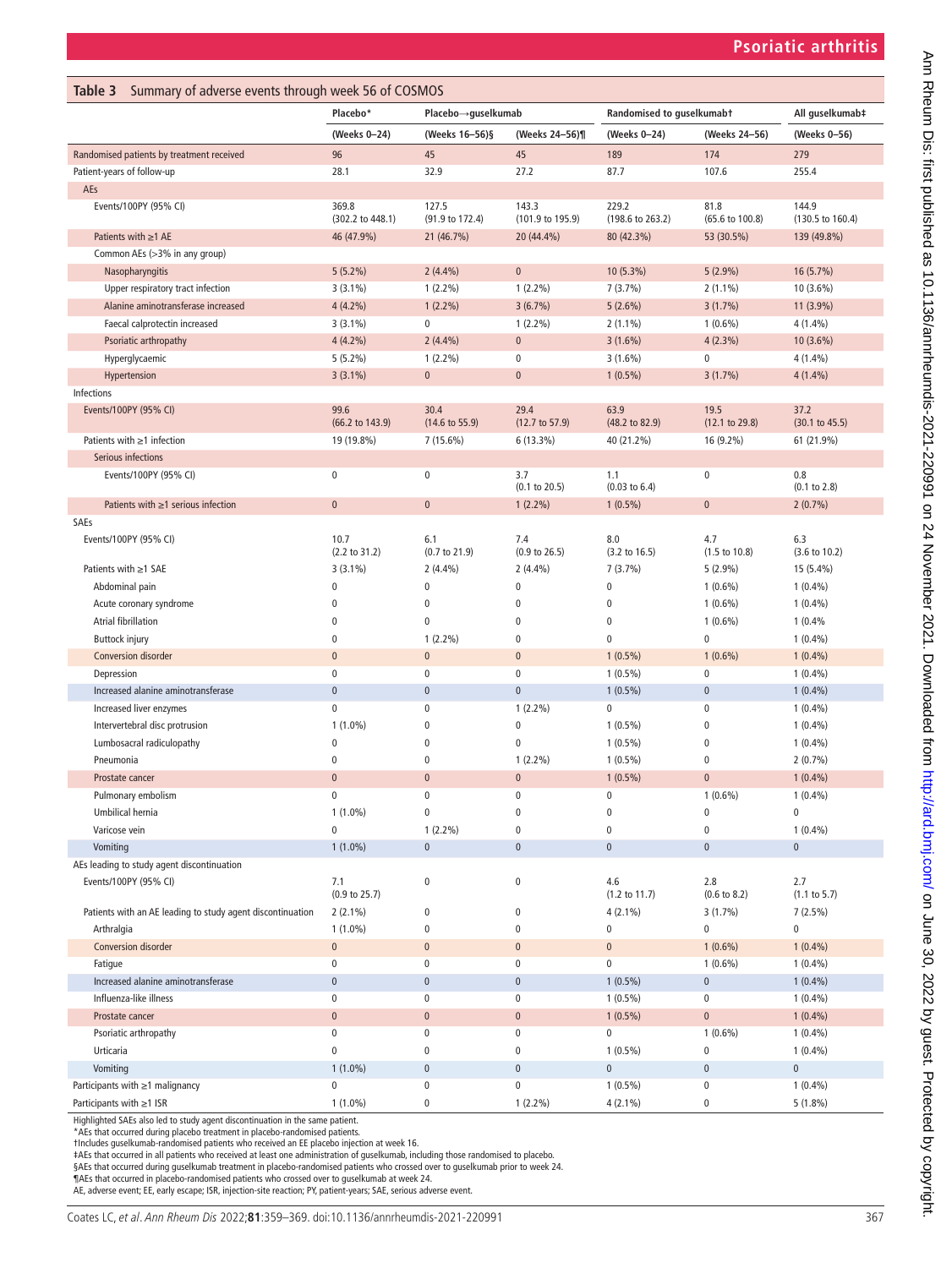achieved (ACR20: guselkumab, 44% vs placebo, 20%). Guselkumab 100 mg Q8W afforded higher ACR20 and ACR50 response rates, as early as week 4 and week 8, respectively. Furthermore, >80% of patients who achieved ACR20/50/70 at week 24 maintained response at week 48. In addition, this study demonstrated the efficacy of guselkumab in resolving enthesitis and dactylitis, achieving clear skin and achieving MDA in patients with TNFi-IR PsA. The guselkumab group also had greater improvements in fatigue, physical function and HRQoL scores than placebo at week 24, with approximately 30%–40% of guselkumab-randomised patients achieving an improvement greater than the minimal clinically important differences at week 24.

Importantly in this TNF-IR population, improvements in signs and symptoms of PsA were maintained or numerically increased through week 48 among guselkumab-randomised patients. Among placebo→guselkumab patients, response rates and mean improvements increased through week 48. Thus, guselkumab 100 mg Q8W demonstrated efficacy through 1 year across the diverse symptoms in patients with TNFi-IR PsA.

Prespecified sensitivity analyses (eg, excluding patients with MPDs relevant to efficacy outcomes and correcting errors in EE patients thus providing a more accurate assessment of treatment effect) confirmed those of the primary endpoint (ACR20 at week 24). Although absolute response rates tended to be numerically lower in COSMOS patients relative to the primarily biologicnaïve populations in previous studies, the treatment effect of guselkumab as measured by the difference between the Q8W group and placebo at week 24 (ACR20 %differences: 25─28% across primary and sensitivity analyses) was generally consistent with that observed for guselkumab 100 mg Q8W in largely biologic-naïve patients with active PsA in the similarly designed pivotal DISCOVER-1 and DISCOVER-2 studies (ACR20 %differences: 30–31%).<sup>[8 9](#page-10-4)</sup>

Guselkumab was well tolerated by participants, demonstrating a safety profile similar to placebo. Two guselkumabtreated patients had a serious infection. Two placebo-treated patients and three guselkumab-treated patients reported psychiatric disorders; two were SAEs, one occurring in a patient with a prior history of suicide attempt. One case of suspected, but unconfirmed, inflammatory bowel disease was reported  $\sim$ 1 month after the patient discontinued guselkumab due to an influenza-like illness. Abnormal clinical laboratory findings were uncommon; no participant died or developed an opportunistic infection or TB. Thus, these safety findings in patients with TNFi-IR PsA through week 56 of COSMOS expand on, and are consistent with, the accumulated guselkumab safety profile established in patients with psoriasis receiving guselkumab through 5 years $19$  and that seen in DISCOVER-1 (1 year)<sup>[20](#page-10-13)</sup> and DISCOVER-2 (2 years).<sup>[21 22](#page-10-14)</sup>

Although head-to-head trials comparing guselkumab with other targeted or biologic therapies have not been conducted in patients with PsA, results from a recent network meta-analysis found that guselkumab had comparable efficacy with TNFi and IL-17A inhibitors in achieving ACR response in biologic-naïve patients.<sup>[23](#page-10-15)</sup> In addition, the rates of AEs and SAEs were generally similar across treatment modalities; however, comparisons were limited by the significant uncertainty in the comparisons.<sup>[23](#page-10-15)</sup> It is generally recommended to switch to an alternate mechanism of action following biologic treatment failure,<sup>12</sup> with only one switch between TNFi now recommended by the European Alliance of Associations for Rheumatology.<sup>[2](#page-10-16)</sup> The demonstrated efficacy of therapies targeting the IL-12/23p40-subunit, IL-17A, and Janus kinases in TNFi-experienced patients with  $PsA^{24-27}$ 

further supports the use of novel therapies to target alternative disease pathways.

However, patients who have experienced IR with a biologic, such as those enrolled in COSMOS, are at continued risk of treatment failure with subsequent therapies, thus highlighting the recalcitrant nature of the disease course in some patients with PsA.<sup>[4–6](#page-10-2)</sup> Of note, 88% of guselkumab-randomised patients in COSMOS remained on treatment, and 94% of placebo patients who received guselkumab after week 24 completed study treatment through week 44. High study retention in COSMOS may thus reflect a positive benefit–risk profile for patients who had inadequate response to previous TNFi therapy. Patients who did not achieve an ACR20 response may have experienced substantial improvement in other symptoms (eg, skin disease). Other factors, such as comorbidities and limited availability or concerns about adverse effects of alternative treatment options in this refractory population, may have also contributed to patient retention.

Numerical imbalances in baseline characteristics (eg, gender, weight, joint counts and severity of skin disease) and errors in EE assignment may have influenced efficacy, although predominately not in favour of guselkumab. The slight imbalance between the treatment groups in the proportion of women is noteworthy considering research demonstrating that among patients with PsA, women tend to report having a higher disease burden and lower levels of response to treatment compared with men.<sup>[28](#page-10-18)</sup> In addition, a separate analysis of 855 patients with PsA treated at a single rheumatology clinic found that being overweight was associated with not achieving treatment goals, specifically for women; however, no information was provided on the specific treatments these patients received.<sup>[29](#page-10-19)</sup>

The COSMOS study was conducted across Europe, limiting ethnic diversity. COVID-related regulations during the latter half of study conduct may have increased MPDs; however, most were related to timing of study visits and did not impact efficacy. While the positive guselkumab benefit–risk profile observed through week 24 was maintained through 1 year, real-world evidence will further inform long-term guselkumab persistence in TNFi-IR patients.

In conclusion, guselkumab 100 mg Q8W was effective in patients with TNFi-IR PsA and demonstrated a favourable benefit–risk profile through 1 year. The statistically significant improvements observed with guselkumab across multiple clinical disease domains suggest a broad impact of targeting the p19 subunit of IL-23 in TNFi treatment-resistant PsA.

#### **Author affiliations**

<sup>1</sup>Nuffield Department of Orthopaedics, Rheumatology and Musculoskeletal Sciences, University of Oxford, Oxford, UK

<sup>2</sup>INSERM, Institut Pierre Louis d'Epidémiologie et de Santé Publique, Sorbonne

Universite, Paris, France <sup>3</sup>APHP, Rheumatology Department, Hopital Universitaire Pitie Salpetriere, Paris, France

4 Janssen Scientific Affairs, LLC, Solna, Sweden

5 Janssen, Breda, The Netherlands

6 Janssen Scientific Affairs, LLC, Brussels, Belgium

7 Janssen Research & Development, LLC, Spring House, Pennsylvania, USA

<sup>8</sup>Immunology Global Medical Affairs, Janssen Pharmaceutical Companies of Johnson & Johnson, Horsham, Pennsylvania, USA

<sup>9</sup>Rheumatology, University of Erlangen, Erlangen, Germany <sup>10</sup>MVLS College Office, University of Glasgow, Glasgow, UK

**Acknowledgements** The authors thank Cynthia Guzzo, MD (consultant funded by Janssen) for assistance with manuscript preparation; Soumya D Chakravarty, MD PhD, (Janssen Scientific Affairs, LLC employee) for substantive manuscript review; Michelle L Perate, MS, and Rebecca Clemente, PhD (Janssen Scientific Affairs, LLC employees) for assistance with manuscript preparation and submission; and Wenzhong Tang, MS (Janssen Research & Development, LLC